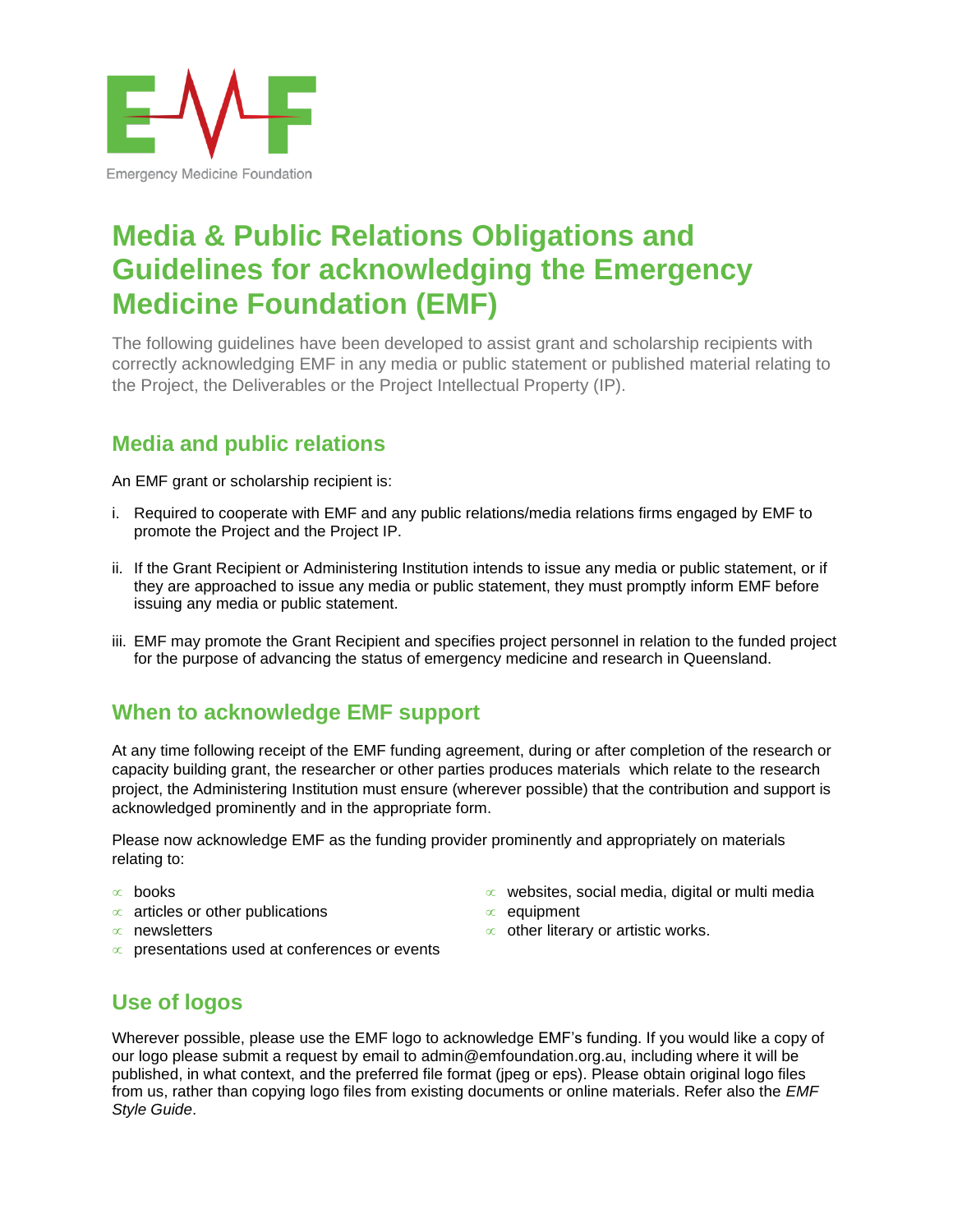# **Acknowledgment of EMF**

The acknowledgment should include mention of the Foundation as a funding body, written in full as: The Emergency Medicine Foundation (Australasia).

Researchers and/or Administering Institutions should use their discretion as to the appropriate form of attribution to use as per those provided below.

 $\infty$  In general, the following wording is recommended:

*This research was supported by a grant from the Emergency Medicine Foundation (Australasia) Queensland Program, <insert grant ID number> .* 

 $\infty$  Where material/publication contains wording that could possibly be interpreted as being that of the EMF and which has not been officially endorsed by the EMF, the following form of attribution is recommended:

*This research was supported by a grant from the Emergency Medicine Foundation. The views expressed are those of the authors and not necessarily those of EMF.* 

 $\infty$  Where the research was associated with a capacity building grant:

*This research was supported by a Capacity Building Grant <insert grant ID number> from the Emergency Medicine Foundation (Australasia) Queensland Program".*

### **EMF Scholarships Acknowledgments**

Researchers who have been awarded a Scholarship by EMF should acknowledge that they are the recipient of that Scholarship which has been funded by the Emergency Medicine Foundation (Australasia) Queensland Program.

*This Scholarship has been supported by the Emergency Medicine Foundation (Australasia) [Frank Garlick Scholarship/Noel Stevenson Scholarship].*

#### **PowerPoint Slide Pack**

Please refer to the *PowerPoint Slide Pack*.

#### **EMF Company Overview**

If you would like to include a description of EMF in any promotion activities, we encourage you to use the following:

#### **Long Version**

The Emergency Medicine Foundation (EMF) of Australasia is a non-profit organisation dedicated to funding innovative evidence-based research that improves clinical practices to save lives as well as delivering significant economic benefits to the healthcare system. We also actively engage in educational and promotional activities to help translate research outcomes into real and practical benefits, which help save lives in medical emergencies.

EMF runs a highly successful Queensland research program. Operating since 2007, the Queensland program is having a significant impact on emergency medicine research capability and improving clinical care.